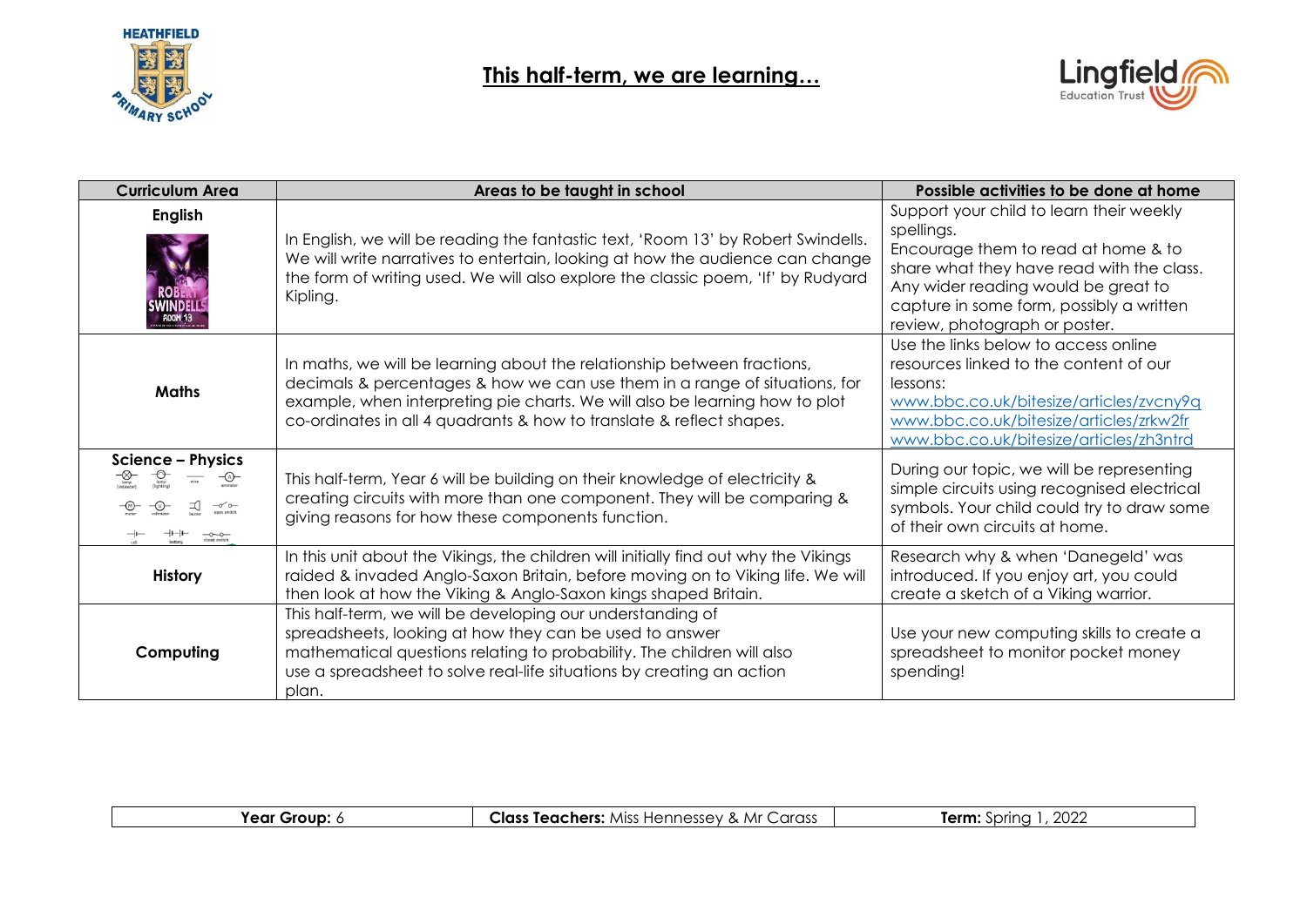



| <b>RE</b>    | Throughout the half-term, we will develop our understanding of the 5 Pillars of<br>Islam & how Muslims express their beliefs.                                                                                                                                                                            | Compare & contrast the 5 Pillars of Islam to<br>other religions such as the 10<br>Commandments in Christianity.                                                                   |
|--------------|----------------------------------------------------------------------------------------------------------------------------------------------------------------------------------------------------------------------------------------------------------------------------------------------------------|-----------------------------------------------------------------------------------------------------------------------------------------------------------------------------------|
| <b>PE</b>    | This half-term, our unit will be dance. The children will have the opportunity to<br>learn different dance styles & then use this knowledge to help them to<br>choreograph their own dances.                                                                                                             | Make sure your child wears their PE kit to<br>school every <b>Thursday</b> so that they can fully<br>participate in all PE activities.                                            |
| <b>Music</b> | The children will celebrate a wide range of musical styles in this unit. Disco<br>Fever, La Bamba & Change will be our focus songs, & the children will learn to<br>sing & perform these.                                                                                                                | Listen to some of your favourite music at<br>home & think about why you like it.                                                                                                  |
| Art          | We will explore sculpture by looking<br>at the work of famous artist, Clarice<br>Cliff. The children will learn how to<br>make ModRoc memory pots & then<br>decorate them with patterns.                                                                                                                 | Look at some of the artwork created by<br>Clarice Cliff. Discuss what you like & dislike<br>about it.                                                                             |
| French       | We will continue to develop the speaking, reading & writing skills needed to<br>name & describe different animals. We will learn the vocabulary for animals &<br>use it in sentences, such as: The lion is fierce.                                                                                       | Challenge your child to talk about animals<br>using the French vocabulary learned at<br>school.                                                                                   |
| <b>PSHE</b>  | In PSHE, we will investigate a range of questions about our topic, 'Living in the<br>Wider World,' such as:<br>How could you save some money?<br>$\bullet$<br>What does discrimination mean?<br>What is prejudice?<br>What is a stereotype?<br>$\bullet$<br>What are your hopes & dreams for the future? | Talk to your children about why saving<br>money can be important & ways to do it.<br>Talk about their hopes & dreams for the<br>future & the small steps needed to meet<br>these. |

| 'ear<br>-----<br>∵Grou⊾ | Class<br>۸⁄ir<br>arass:<br>$\sim$ $\sim$ $\sim$<br>. Teachers: 1<br>$A_{\rm ICC}$<br>≘nnessu−<br>SSPZ<br>пe<br>$\alpha$<br>◡ | $\sim$<br>Term<br>inrina<br>- LULL |
|-------------------------|------------------------------------------------------------------------------------------------------------------------------|------------------------------------|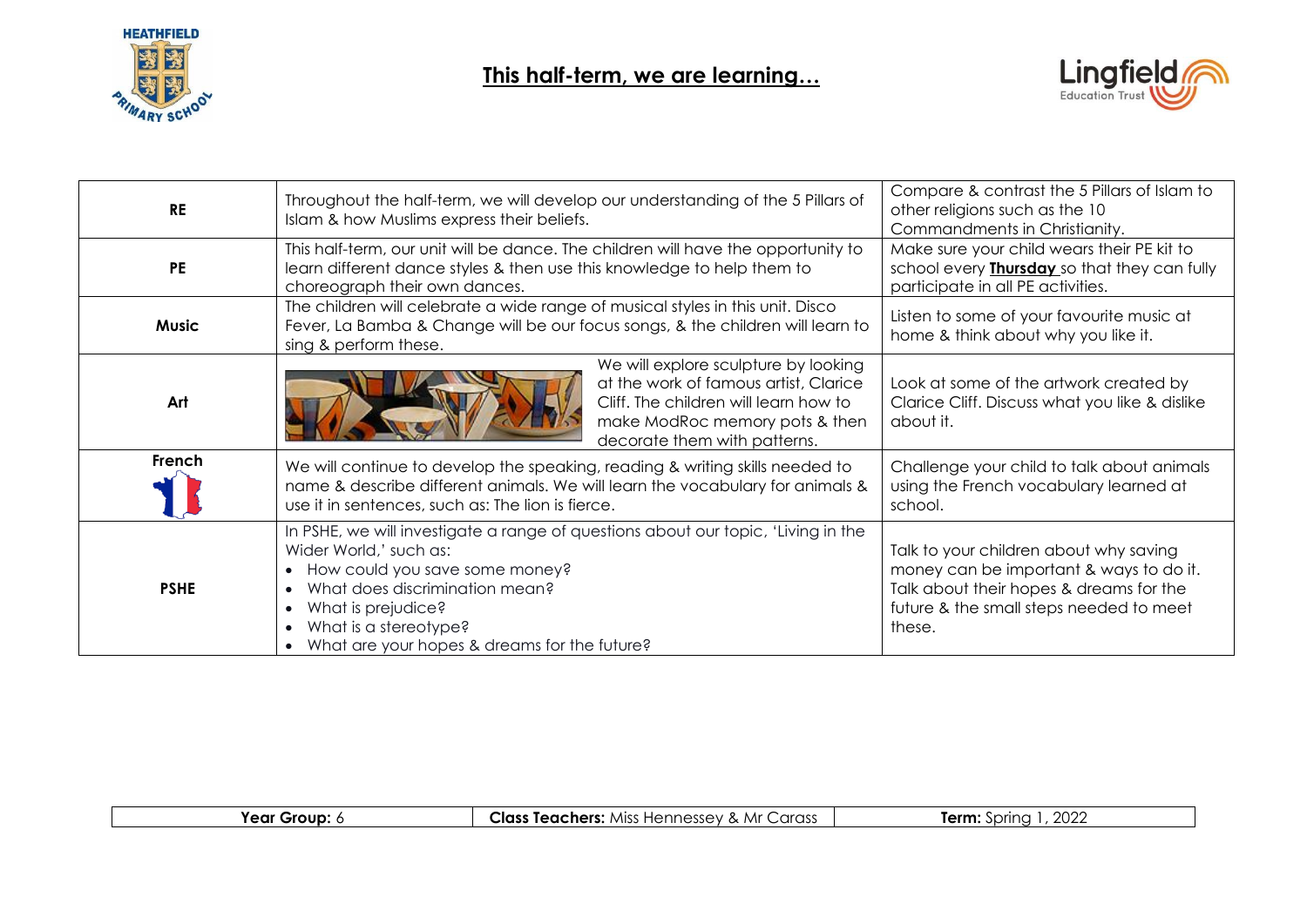



| <b>Curriculum Area</b> | Areas to be taught in school                                                                                                                                                                                                                                                                                                                                                                                                                                                              | Possible activities to be done at home                                                                                                                                                                                                                                                                                                                                                          |
|------------------------|-------------------------------------------------------------------------------------------------------------------------------------------------------------------------------------------------------------------------------------------------------------------------------------------------------------------------------------------------------------------------------------------------------------------------------------------------------------------------------------------|-------------------------------------------------------------------------------------------------------------------------------------------------------------------------------------------------------------------------------------------------------------------------------------------------------------------------------------------------------------------------------------------------|
| <b>English</b>         | In English, we will be reading the children's novel 'Skellig' by<br>David Almond. Skellig is an emotive tale revolving around<br>strong themes of nurture, the value of friendship, trust & love.<br>When a move to a new house coincides with his baby sister's<br>illness, Michael's world seems suddenly lonely & uncertain.<br>Then, one afternoon, he stumbles into the old, ramshackle<br>garage of his new home & finds something magical which<br>needs Michael's help to survive | Encourage your child to read for pleasure at home & to share<br>what they have read with the class.                                                                                                                                                                                                                                                                                             |
| Reading                | The children will be completing some extra reading activities<br>in preparation for their upcoming SATs. They will be learning<br>how to answer a variety of question types through a range of<br>engaging texts, which will all be linked to the wider<br>curriculum.                                                                                                                                                                                                                    | Encourage your child to read a range of genres as often as<br>possible. Remember, they also have access to Reading Plus, an<br>on-line reading program, which they can use from home. If<br>children have forgotten their logins, call the school office to<br>make an enquiry to their class teacher.<br>Please remember to sign their reading record three times each<br>week.                |
| <b>Maths</b>           | In maths, we will start our half-term by learning a brand new<br>concept: ratio. The children will learn how to write ratios, how<br>to find one part of a ratio & how to share a whole into<br>different ratios. As well as this, we will be learning how to find<br>unknown angles in a variety of contexts, such as within<br>different shapes & around a point. We will also be covering<br>pie charts & calculating the volume of shapes towards the<br>end of the half-term.        | Ratio<br>https://www.bbc.co.uk/bitesize/topics/zsq7hyc/articles/z8kfnbk<br><b>Angles</b><br>https://www.bbc.co.uk/bitesize/topics/zb6tyrd/articles/z8twr2p<br>https://www.bbc.co.uk/bitesize/topics/zb6tyrd/articles/zrvm8hv<br>Volume<br>https://www.bbc.co.uk/bitesize/topics/zjbg87h/articles/z3jrxfr<br><b>Pie Charts</b><br>https://www.bbc.co.uk/bitesize/topics/zqgrd2p/articles/zcwfp4j |

| Group<br>'ear | <b>Class</b><br>Carass<br>. Mr<br>Teachers:<br><b>MISS</b><br>naccav,<br>⊟∆nr<br>.<br>. . | nnnr<br>~~~<br>inrina<br>.m<br><b>LULI</b> |
|---------------|-------------------------------------------------------------------------------------------|--------------------------------------------|